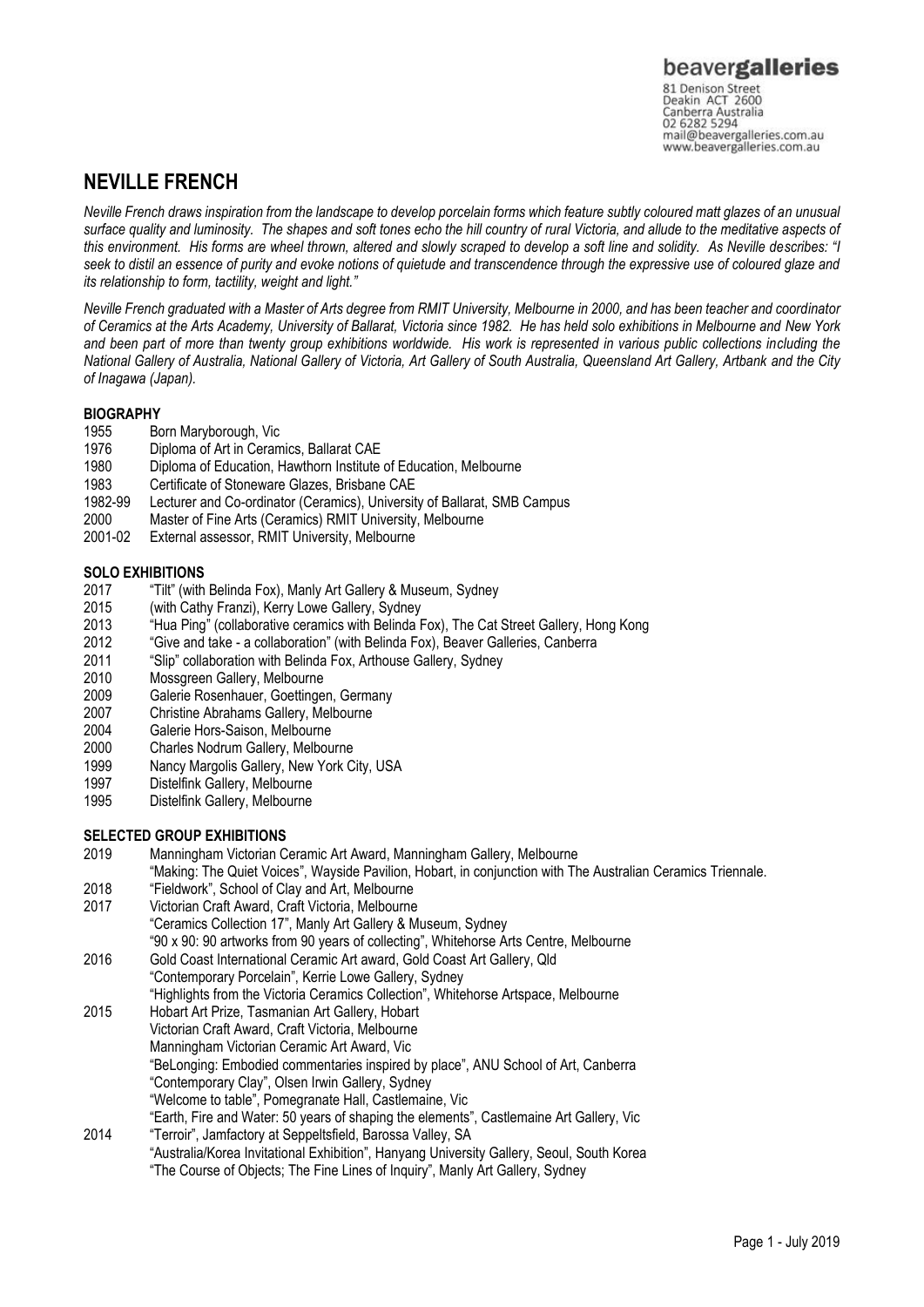**beavergalleries**<br> **81 Denison Street**<br>
Deakin ACT 2600<br>
Canberra Australia<br>
02 6282 5294<br>
mail@beavergalleries.com.au<br>
www.beavergalleries.com.au

|      | "Important Exhibition of Australian Ceramics", Mossgreen Gallery, Melbourne                                       |
|------|-------------------------------------------------------------------------------------------------------------------|
| 2013 | "Small works", Beaver Galleries, Canberra                                                                         |
|      | Manningham Victorian Ceramic Art Award, Vic                                                                       |
| 2012 | Colin and Cecily Rigg Contemporary Design Award, National Gallery of Victoria, Melbourne                          |
|      | "Scope", Arts Academy Post Office Gallery, University of Ballarat, Vic                                            |
|      | Alcosco VITRIFY Ceramic Award, Jamfactory Craft & Design Centre, Adelaide                                         |
| 2011 | "A Day at the Beach", Galerie Handwerk Munchen, Germany                                                           |
|      | "Slip", with Belinda Fox, Arthouse Gallery, Sydney                                                                |
|      | Manningham Victorian Ceramics award, Vic                                                                          |
|      | Woollahra small sculpture prize, Woollahra Council Chambers                                                       |
|      | "Scope", Arts Academy Post Office Gallery, University of Ballarat, Vic                                            |
| 2010 | National Ceramics Award, Clunes, Vic                                                                              |
|      |                                                                                                                   |
|      | 27th Gold Coast International Ceramic Art award, Gold Coast Arts Centre, Qld                                      |
|      | City of Hobart Art Prize, Tasmanian Museum and Art Gallery, Hobart                                                |
|      | "Colour Texture Form", Gold Coast City Art Gallery, Qld                                                           |
|      | "Scope", Arts Academy Post Office Gallery, University of Ballarat, Vic                                            |
| 2009 | "Tablewares: Contemporary International Ceramics", Rex Irwin Art Dealer, Sydney                                   |
|      | "Scope", Arts Academy Post Office Gallery, University of Ballarat, Vic                                            |
|      | "Here, Now", Mossgreen Gallery, Melbourne                                                                         |
| 2008 | "Vessel/Sculpture", German and International Ceramics Since 1946, Grassi Museum of Applied Arts, Leipzig, Germany |
|      | 26th Gold Coast International Ceramic Art award, Gold Coast City Art Gallery, Qld                                 |
|      | "Gifts of Rod Fyffe", Bendigo Art Gallery, Vic                                                                    |
| 2007 | "Celebration", Manly Art Gallery and Museum, Sydney                                                               |
| 2006 | "Australische impressionen", Galerie Rosenhauer, Goettingen, Germany                                              |
|      | "Innovations", Bellie Casten Gallery, Melbourne                                                                   |
|      | "Tained Love: Contemporary Developments in Landscape", Bendigo Art Gallery, Vic                                   |
|      | "Encrusted: Australian Woodfired Ceramics", Skepsi Gallery, Melbourne                                             |
| 2005 | Porcelain (with Patsy Hely and Prue Venables) Beaver Galleries, Canberra                                          |
|      | City of Hobart Art Prize, Tasmanian Museum and Art Gallery, Hobart                                                |
|      | "Light Matters", Skepsi Gallery, Melbourne                                                                        |
|      | COLLECT, Australian Contemporary, Victoria and Albert Museum, London, UK                                          |
| 2004 | "Heresy: The Secret Language of Materials", Craft Victoria Gallery, Melbourne                                     |
|      | "Bowl'd and Beautiful", Ceramic Art Gallery, Sydney                                                               |
|      | "Elemental", Fala Gallery, Arizona, USA                                                                           |
|      | "Masters 2", Skepsi Gallery, Melbourne                                                                            |
| 2003 | "Going Forward", Sybaris Gallery, Michigan, USA                                                                   |
| 2002 | "Less is More, Less is a Bore", Brisbane City Art Gallery                                                         |
| 2001 | International Ceramics 2, Sybaris Gallery, Michigan, USA                                                          |
| 2000 | Australian Ceramics, Gallerie Marianne Heller, Heidelberg, Germany                                                |
|      | 19th National Craft Acquisition Award, Museum and Art Gallery of the Northern Territory, Darwin                   |
|      | City of Hobart Art Prize, Carnegie Gallery, Hobart                                                                |
| 1999 | "Wouter Dam, Neville French, Steven Heineman", Nancy Margolis Gallery, New York, USA                              |
|      | "Contemporary Australian Porcelain", Beaver Galleries, Canberra                                                   |
| 1998 | "Contemplating the Bowl", Distelfink Gallery, Melbourne                                                           |
|      | SOFA (Sculpture, Objects, Functional Art) Exposition, Chicago, USA (Sybaris Gallery, Michigan)                    |
|      | "Contemporary International Ceramics", Sybaris Gallery, Michigan, USA                                             |
|      | SOFA New York City, USA (Nancy Margolis Gallery, New York)                                                        |
|      | "Ceramic Art", Quadrivium Gallery, Sydney                                                                         |
| 1997 | "Bowled Over", Savode Gallery, Brisbane                                                                           |
|      |                                                                                                                   |
|      | "Teawares", Distelfink Gallery, Melbourne                                                                         |
| 1996 | "Stillness", Craft ACT Gallery, Canberra                                                                          |
|      | "Vessel", Canberra School of Art Gallery, ANU                                                                     |
|      | "Australian Woodware Survey", Strathnairn Homestead Gallery, Canberra                                             |
|      | 16th National Craft Acquisition Award, Museum and Art Gallery of the NorthernTerritory, Darwin                    |
|      | "The Bowled and the Beautiful", Moore's Building, Fremantle, WA                                                   |
|      | "180th Ceramic Exhibition", Distelfink Gallery, Melbourne                                                         |

# **AWARDS / COMMISSIONS**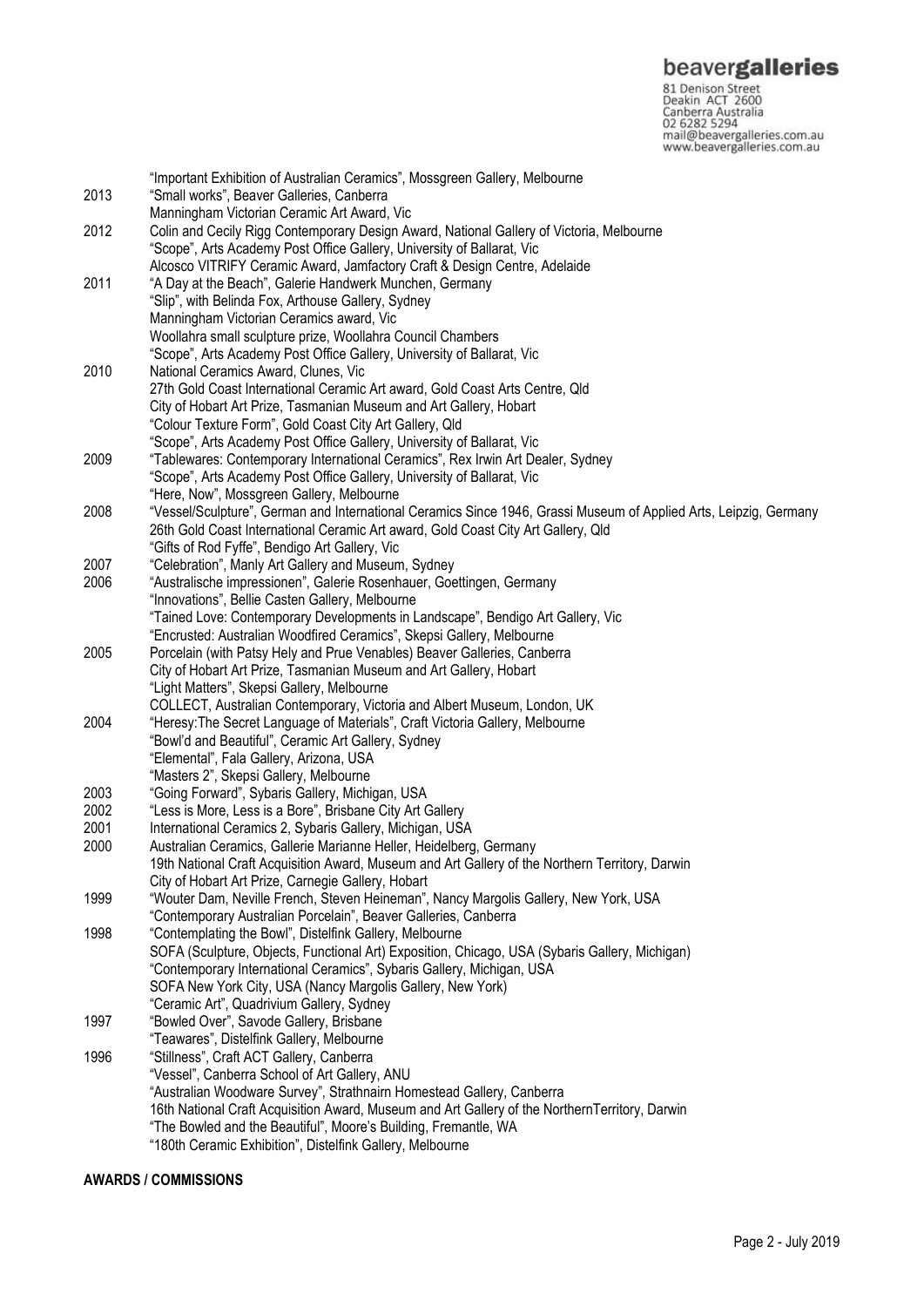81 Denison Street<br>Deakin ACT 2600 Canberra Australia 02 6282 5294 mail@beavergalleries.com.au www.beavergalleries.com.au

- 2017 Finalist, Victorian Craft Award, Craft Victoria, Melbourne
- Finalist, Hobart Art Prize, Tasmanian Art Gallery, Hobart Finalist, Victorian Craft Award, Craft Victoria, Melbourne
- Finalist, Manningham Victorian Ceramic Art Award, Vic
- 2013 Acquisition award, Manningham Victorian Ceramic Art Award<br>2012 Finalist, Colin and Cecily Rigg Contemporary Design Award, I
- 2012 Finalist, Colin and Cecily Rigg Contemporary Design Award, National Gallery of Victoria, Melbourne
- Finalist, Alcosco VITRIFY Ceramic Award, Jamfactory Craft & Design Centre, Adelaide
- 2011 Finalist, Manningham Victorian Ceramics award, Vic Finalist, Woollahra small sculpture prize, Woollahra Council Chambers Finalist, Alcosco VITRIFY Ceramic Award, Jamfactory Craft & Design Centre, Adelaide
- 2010 Winner, National Ceramics Award, Clunes, Vic
- 2008 Project Grant, Australia Council
- Finalist, Gold Coast International Ceramic Art Award
- 2005 International Touring and Export Grant Arts Victoria<br>2004 Craft-in-Site Grant, Craft Victoria
- 
- 2004 Craft-in-Site Grant, Craft Victoria
- 2001 Project Grant New Work VACF Australia Council 2000 National Craft Acquisition Award, Museum and Art Gallery of the Northern Territory, Darwin
- 1999 Public Art Work, Ballarat Police and Law Courts, Vic<br>1997 Project Grant, VACF Australia Council
- 1997 Project Grant, VACF Australia Council<br>1977 Australia Council Grant to work with Jo
- Australia Council Grant to work with John Gilbert, Ballarat, Vic

### **PUBLICATIONS**

- 2017 "Neville French talks about his recent collaboration with Belinda Fox", *The Australian Ceramics Journal*, July issue
- 2014 "Neville French: Mungo Light Vessels", *Craft Arts International*, No 90
- 2012 "Empathy adds to Ambience", Kerry-Anne Cousins, *The Canberra Times*, 28 March "Cicely and Colin Rigg Contemporary Design Award", Bonnie Cassidy, *Art Review* "Belinda Fox/Neville French in collaboration", Brett Ballard, *Ceramics Art and Perception*, Issue 88, June
- 2011 *In my studio*, Neville French, The Journal of Australian Ceramics, issue 49/2
- "The Narrative of Place", Altair Roelants, *The Journal of Australian Ceramics*, vol 50/3 2010 *Ceramics today*, Jeffrey B Snyder, Schiffer Publishing, US
- 2009 *Neville French in Göttingen*, Peter Schmitt, Keramik Magazine, October, Germany
- *Land, sky, colour, light: Neville French master of glaze*, Peter Schmitt, New Ceramics, October Germany
- 2008 *Vessel/Sculpture: German and International Ceramics since 1946*, Olaf Thormann, Arnoldesche Art Publishing, Germany
- "International eyes on artists", Chloe Pollard, *Ballarat Courier*, 08/28/08
- 2006 *Place and Identity: Melbourne - Hong Kong*, Neville French, RMIT University, Melbourne *Australische Keramik in* Göttingen, Peter Schmitt, Keramik Magazine, Germany *Luminous as the Moon: An inspiration*, Neville French, The Journal of Australian Ceramics, issue 46/3
- 2005 *Australian Contemporary*, Stephen Bowers, Ceramics, Art & Perception, No. 58
- "Unique ceramic art lands German invitation", Alissa Kelly, *Ballarat Courier*, 16/09/05
- 2003 *Contemporary Studio Porcelain*, Peter Lane, A & C Black, UK
- 2000 *The Porcelain Bowl Redefined*, Kevin White, Craft Arts International, No.47
- 1999 *Simple Slam; A Ceramic Aesthetic,* Helen Stevens,Ceramics Art and Perception, No. 38 "The subtle charms of fired clay", Rebecca Lancashire, *The Age*, 16/12/99 "From handmade to high style", William L. Hamilton, *New York Times*, 25/2/99 "New stone age", Helen Greenwood, *Sydney Morning Herald*, 08/05/99
- 1998 *Wheel-thrown Ceramics*, Don Davis, Lark Books, USA
- "Potter's pieces to go on show in New York", Claire Hunter, *Ballarat Courier*
- 1997 *Ceramics: Art & Perception*, No. 27
- *Monument: Architecture & Design*, No. 19
- 1996 *Pottery in Australia*, Autumn issue
- "Inviting contemplation", Elizabeth Findlay, *Canberra Times*, 07/12/96
- 1994 *Ceramics: Art & Perception*, No. 17

#### **COLLECTIONS**

National Gallery of Australia, Canberra; National Gallery of Victoria, Melbourne (collaborative work with Belinda Fox); Art Gallery of South Australia, Adelaide; Museum and Art Gallery of the Northern Territory, Darwin; Queensland Art Gallery, Brisbane; Artbank; Queensland University of Technology, Brisbane; University of Ballarat, Vic; Ballarat Fine Art Gallery, Vic; Banyule City Collection, Melbourne; Bendigo Art Gallery, Vic; Castlemaine Art Gallery & Historical Museum, Vic;